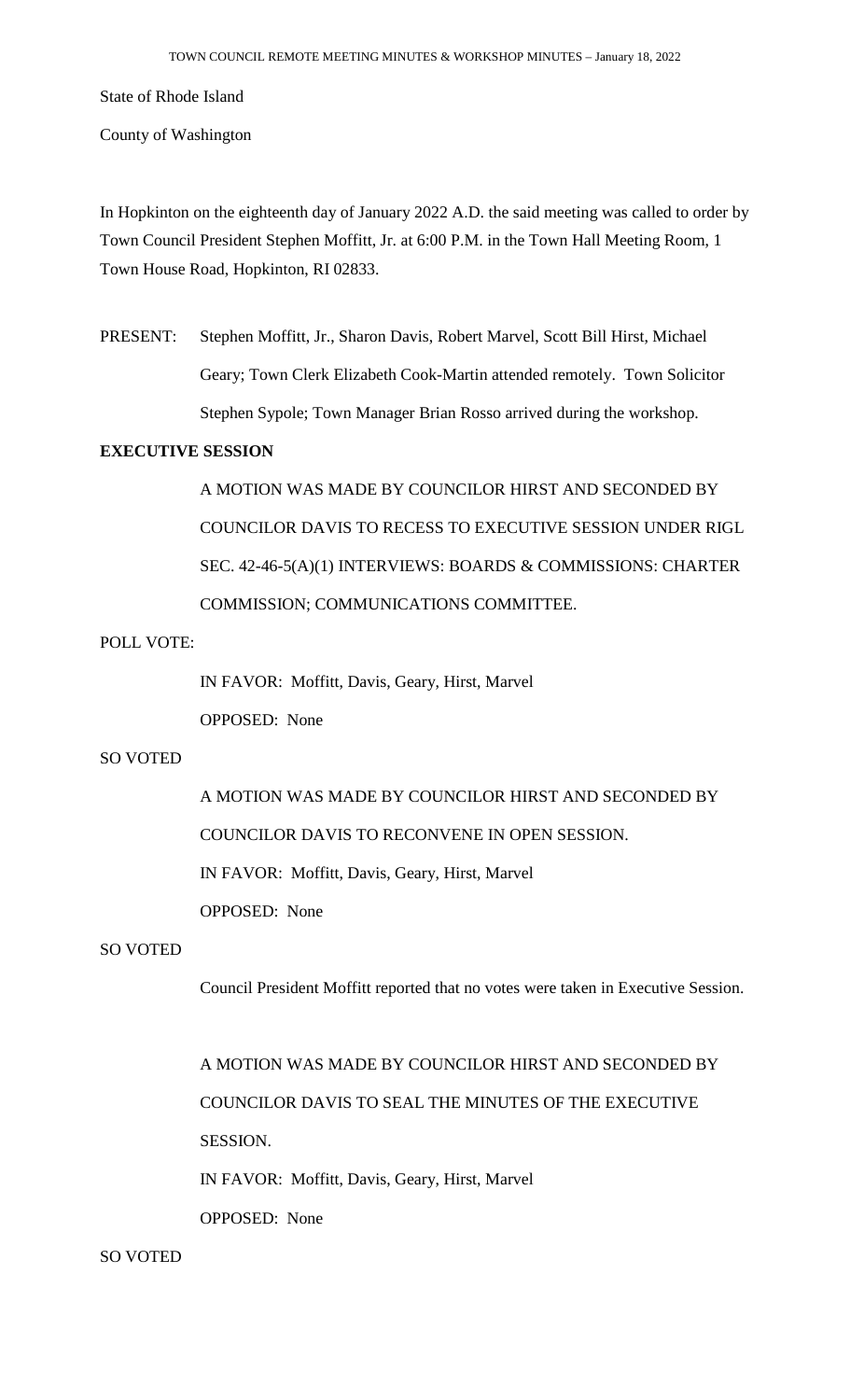#### **WORKSHOP**

The Town Council conducted a workshop to review and discuss draft Town Council Bylaws which began at 6:25 PM. Town Solicitor Stephen Sypole and Town Manager Brian Rosso were in attendance and participated remotely.

Discussion started on Page 5 of the Bylaws. Councilor Hirst read Section 108(A) which states that the Chair can be replaced for cause by supermajority vote of the Town Council. He felt that there could be nothing wrong with the Council President other than someone might disagree with some of his policies, public statements, or the way he runs the meeting and replacement should be by way of the Town Charter. Solicitor Sypole advised that the original draft Bylaws called only for a majority vote to replace the Council President but after speaking with Council President Moffitt, they had changed this to a supermajority vote for cause. Council President Moffitt felt the appointment of the Council should be by way of the Town Charter but removal of the Chair should be as stated by the Bylaws. Councilors Davis, Marvel and Geary all agreed with keeping this clause in the Bylaws as a supermajority vote for cause. Regarding Section 108(B), Decorum, on Page 6, Councilor Hirst asked Solicitor Sypole how they were to confine members in debates to the question under discussion. Council President Moffitt believed that it was his obligation as the Chair to make sure that they stayed on point. Solicitor Sypole also indicated that it would be an Open Meeting Act violation if they were discussing topics not on the agenda. Councilor Marvel discussed Page 6, Section 109(A) which indicated that the Town Council meeting shall commence at a certain time and he felt that it was very important that they start on time. On Page 7, Section 113, No. 1, Councilor Hirst wished to add in a moment of silence after the Pledge of Allegiance. He also felt that there should be two public forums with the second one being at the end of the agenda, which Councilors Davis and Marvel agreed with. Councilor Marvel believed that the first public comment should concern items on the agenda and the last public forum would be for any open item that anyone wished to bring to the Council's attention. Solicitor Sypole suggested that there was no significance to the order of the proposed list, which was just a suggestion, noting that they usually held their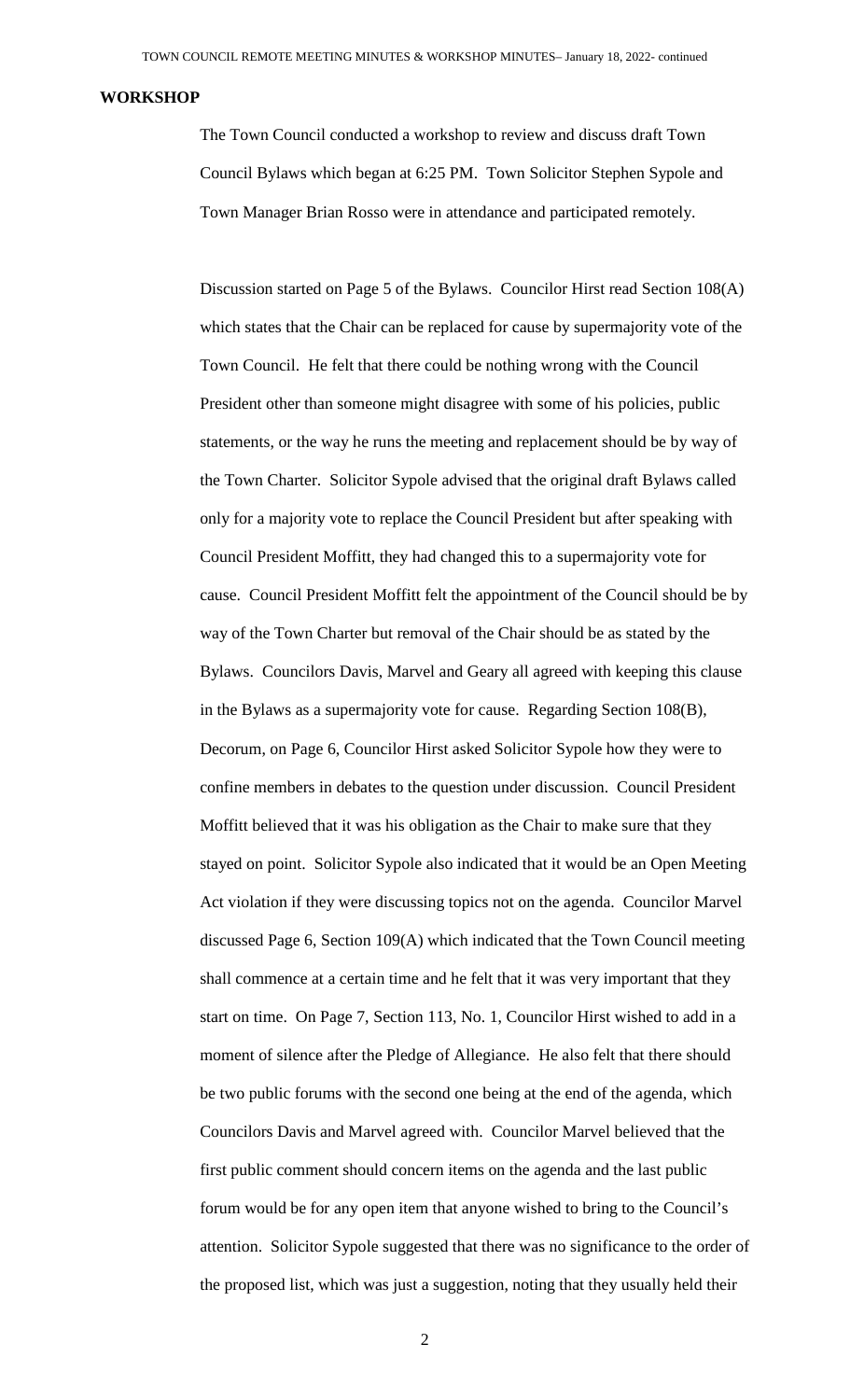executive sessions at the beginning of the meeting and not last. Clerk Cook-Martin indicated that there would need to be subheadings under the major headings for there cannot be generic headings as the public needs to be aware of what is to be discussed at the meetings. Councilor Davis preferred to hold the executive session at the beginning of the meeting which Councilor Hirst agreed with but he also wished to have it noted at the end with "if needed" in parenthesis. Clerk Cook-Martin advised that if one of the headings was not being used, it would be removed from that meeting's agenda. Solicitor Sypole also noted that No. 12, Other Administrative Issues could be stricken from this list if it was not needed. Council President Moffitt suggested that the Town Clerk should advise how this list is written, noting that the approval of the agenda order was something that the Town Clerk and Chair typically did together. Clerk Cook-Martin asked if in the Communication section she should list any letters that the Council received and who they are from; Council President Moffitt stated yes. Clerk Cook-Martin thereafter asked about anonymous letters noting that in the past they were not given any consideration at all and Council President Moffitt agreed that they should not be given any consideration. Clerk Cook-Martin also noted that Public Hearings should be at the top of the agenda because they need to notify people of a time to appear which was agreed with by Council President Moffitt. Regarding Page 8, Section 114, Agenda, Clerk Cook-Martin noted that subsection (A) suggested that items delivered to the Town Clerk for inclusion in the agenda should be provided three business days before the meeting which she did not believe was enough time. Councilor Davis asked what she thought this should be and Clerk Cook-Martin felt that at a minimum this should be four business days. Councilor Marvel asked if it would be unreasonable to have this read seven days. Councilor Hirst felt that should something could come up at the last minute this should be more liberal. Councilors Moffitt and Davis agreed with Councilor Marvel at seven days. Clerk Cook-Martin stated that her concern would be if this would also apply to the Town Manager for there may be an issue that the Manager becomes aware of that he feels it is important enough to put on the agenda and she felt this may be too wide a window. Council President Moffitt asked Clerk Cook-Martin how many days she felt this should be and she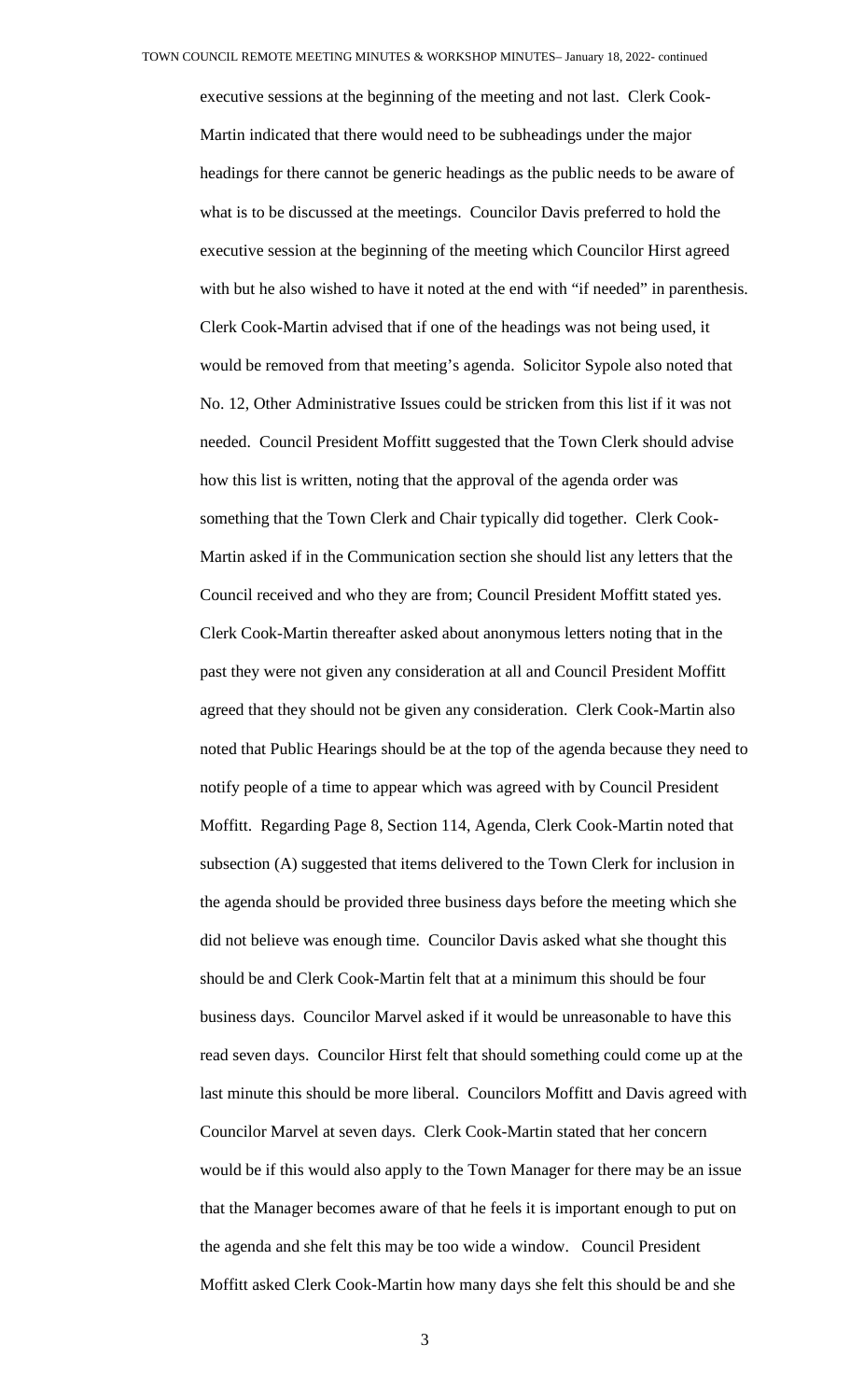indicated four days. She also noted that in subsection (C) that should also read four days. Councilor Hirst asked how they determined what Town Council business was, believing that any Councilor should be able to put something on the agenda. Councilor Davis advised that the last sentence of that paragraph indicated that, "Items may be added to the agenda and immediate debate or action may be taken on administrative matters, upon a vote of a majority of all members of the Town Council." She noted that the Chair was a gate person and she understood that someone could abuse his or her power. She asked Solicitor Sypole if this was something that could be added as an item on the agenda. Solicitor Sypole indicated that he would like to check to see if "administrative matters" was defined in the Bylaws, which would help, noting that it would have to be something defined so as not to violate the Open Meetings Act.

A MOTION WAS MADE BY COUNCILOR HIRST AND SECONDED BY COUNCILOR DAVIS TO CONTINUE THE WORKSHOP ON FEBRUARY 7, 2022 PRIOR TO THE REGULAR MEETING. IN FAVOR: Moffitt, Davis, Hirst, Marvel, Geary OPPOSED: None

#### SO VOTED

The meeting was called to order with a moment of silent meditation and a salute to the Flag at 7:15 PM.

## **HEARING**

A MOTION WAS MADE BY COUNCILOR HIRST AND SECONDED BY COUNCILOR DAVIS TO SIT AS A LICENSING BOARD. IN FAVOR: Moffitt, Davis, Hirst, Marvel, Geary OPPOSED: None

## SO VOTED

## **COMMERCIAL HAULER LICENSE RENEWALS**

The Council opened a hearing on the renewal of the following commercial haulers licenses: CWPM, LLC, 25 Norton Place, Plainville, CT; EZ Waste Systems, Inc., 67 Ledward Ave., Westerly, RI; On-Time Disposal, 203 Ashaway Rd, Bradford, RI; RPKK, Inc./RPE Waste Services, 9 New King's Factory Rd., Wood River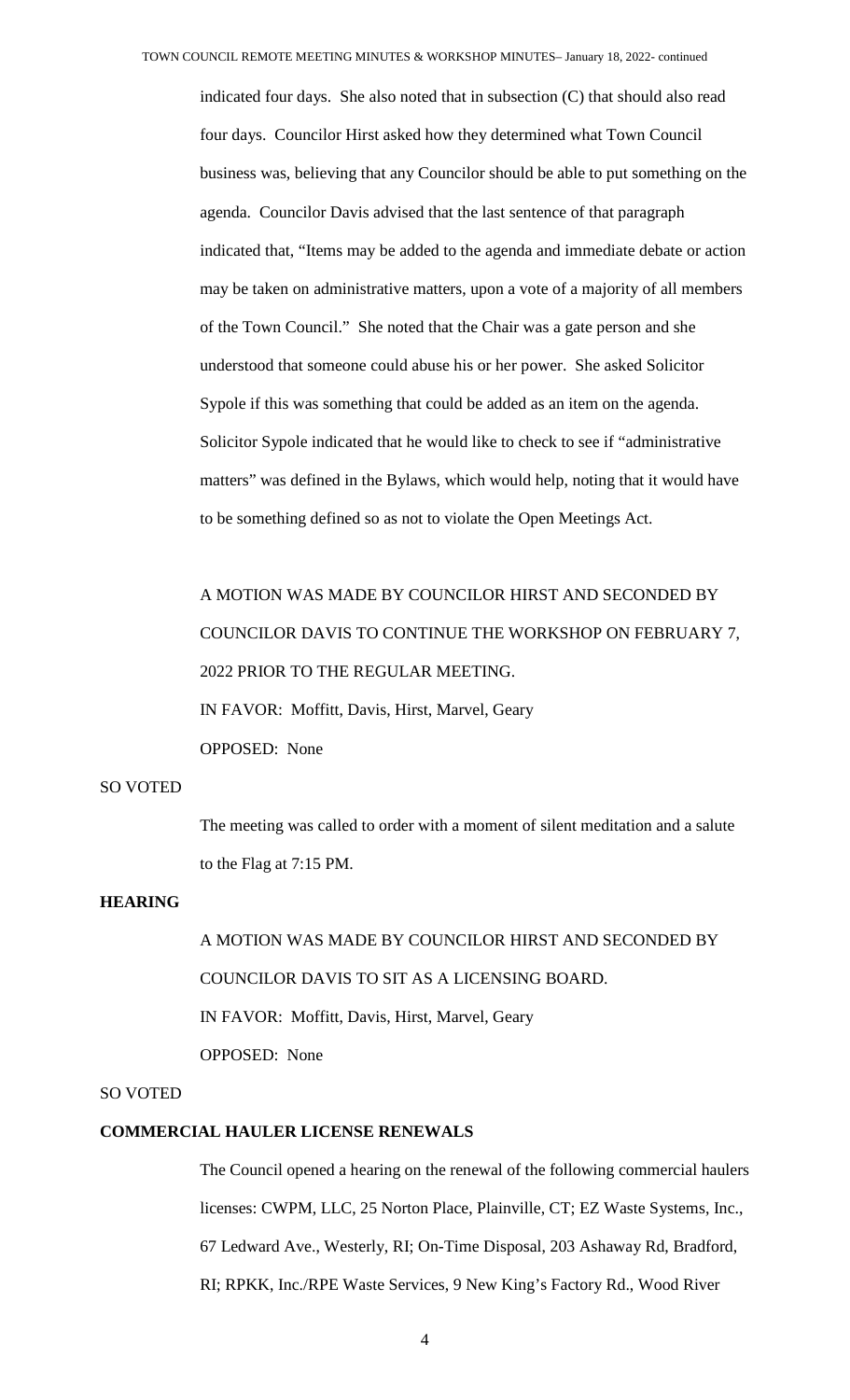Jct., RI; Republic Services, Inc. 1080 Airport Rd., Fall River, MA; Sanitation by Quint Perry, 7 Sweet Corn Ln., Westerly, RI; Steven Piccolo Jr. & Sons, Inc., 7 Boombridge Rd., Westerly, RI; Waste Connections-MTG Mega Disposal & Patriot Disposal, 9 Industrial Way, Seekonk, MA; Waste Management, 1610 Pontiac Ave., Cranston, RI.

The Town Clerk reported all applications and filing fees were received with the exception of Steven Piccolo & Sons. Notice had been posted. She will follow up with that particular hauler to obtain the application and fee as these licenses expire at the end of the month. No one spoke in favor of or in opposition to renewal of the commercial haulers licenses.

A MOTION WAS MADE BY COUNCILOR HIRST AND SECONDED BY COUNCILOR MARVEL TO GRANT RENEWAL OF THE COMMERCIAL HAULERS LICENSES SUBJECT TO RECEIPT OF ALL APPLICATIONS AND FILING FEES. IN FAVOR: Moffitt, Davis, Hirst, Geary, Marvel OPPOSED: None

## SO VOTED

A MOTION WAS MADE BY COUNCILOR MARVEL AND SECONDED BY COUNCILOR HIRST TO ADJOURN AS LICENSING BOARD AND RECONVENE AS COUNCIL. IN FAVOR: Moffitt, Davis, Hirst, Marvel, Geary OPPOSED: None

#### SO VOTED

## **CONSENT AGENDA**

A MOTION WAS MADE BY COUNCILOR DAVIS AND SECONDED BY COUNCILOR HIRST TO APPROVE THE CONSENT AGENDA AS FOLLOWS: Approve Town Council Meeting Minutes/Workshop Minutes of January 3, 2022; Accept the following monthly financial/activity report: Town Clerk; Approve refund due to overpayment by taxpayer of 2020 tangible tax submitted by the Tax Collector; Approve abatement resulting from software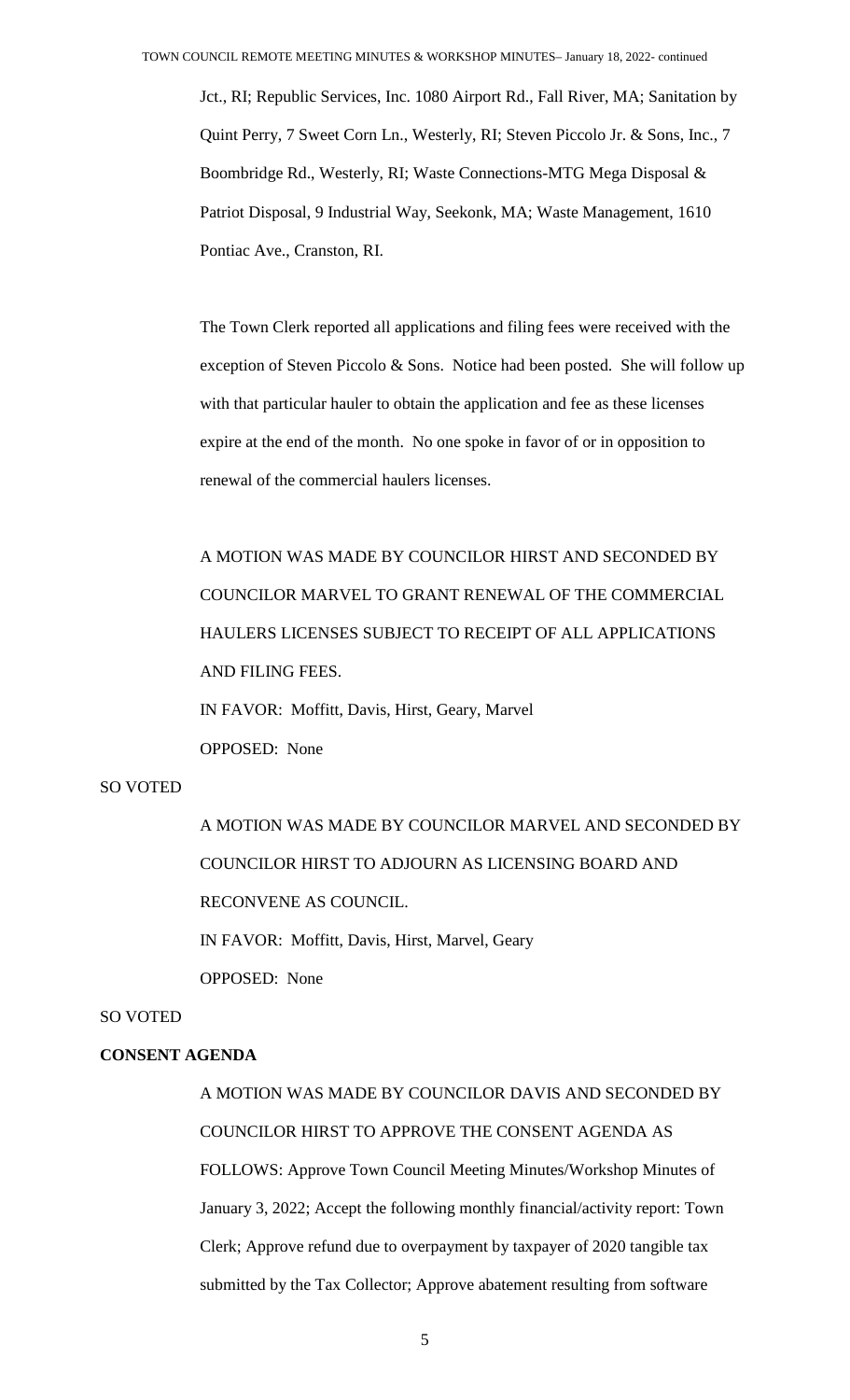double billing error affecting one 2021 real property tax account submitted by the Tax Assessor.

IN FAVOR: Moffitt, Davis, Hirst, Marvel, Geary

OPPOSED: None

#### SO VOTED

#### **OLD BUSINESS**

## **UPDATE FROM POTTER HILL DAM INFORMATION STUDY COMMITTEE**

James Duksta of 14 Chase Hill Road explained that the Committee was awaiting feedback on a pre-permitting meeting that the Town of Westerly was supposed to have with DEM. This was originally scheduled for December 16, 2021 but needed to be rescheduled. Also, there has been some opposition from the Wood Pawcatuck Watershed on the decision of the Westerly Town Council to proceed with option 3, causing some questioning of the different approaches. The Westerly Town Council decided that they wanted to meet with DEM and determine the feedback. Carl Rosen wished to add that NOAA had sent a letter to the Westerly Town Council objecting to their choice of option 3 even though it met most of the criteria that they require. He noted that NOAA was pushing for their preferred option, which is to take everything out and drop the water level. In NOAA's letter there is an implication that if Westerly does not go with their preferred option there might be a chance that they will not support continued funding in the future. Mr. Rosen did not believe this to be an idle threat on NOAA's part. He suggested that where Laurel Street goes down to the dam and Maxson Street goes down to the dam there is a big bend in the road with an area which has been used as a canoe and kayak launch for decades. If the Town Council was interested, they could possibly attempt to obtain funding from the state, federal government or COVID money and create a canoe and kayak launch and make this a really nice site rather than an eye sore where people stop and throw their canoes in. If the town obtained some funds, it could be used to fix that part of the riverbank and Hopkinton could participate with the ongoing process in the future. He felt this would be positive for the businesses in the area as well and would go a long way in making Hopkinton a much more inviting place. Councilor Hirst believed this property was private property and not owned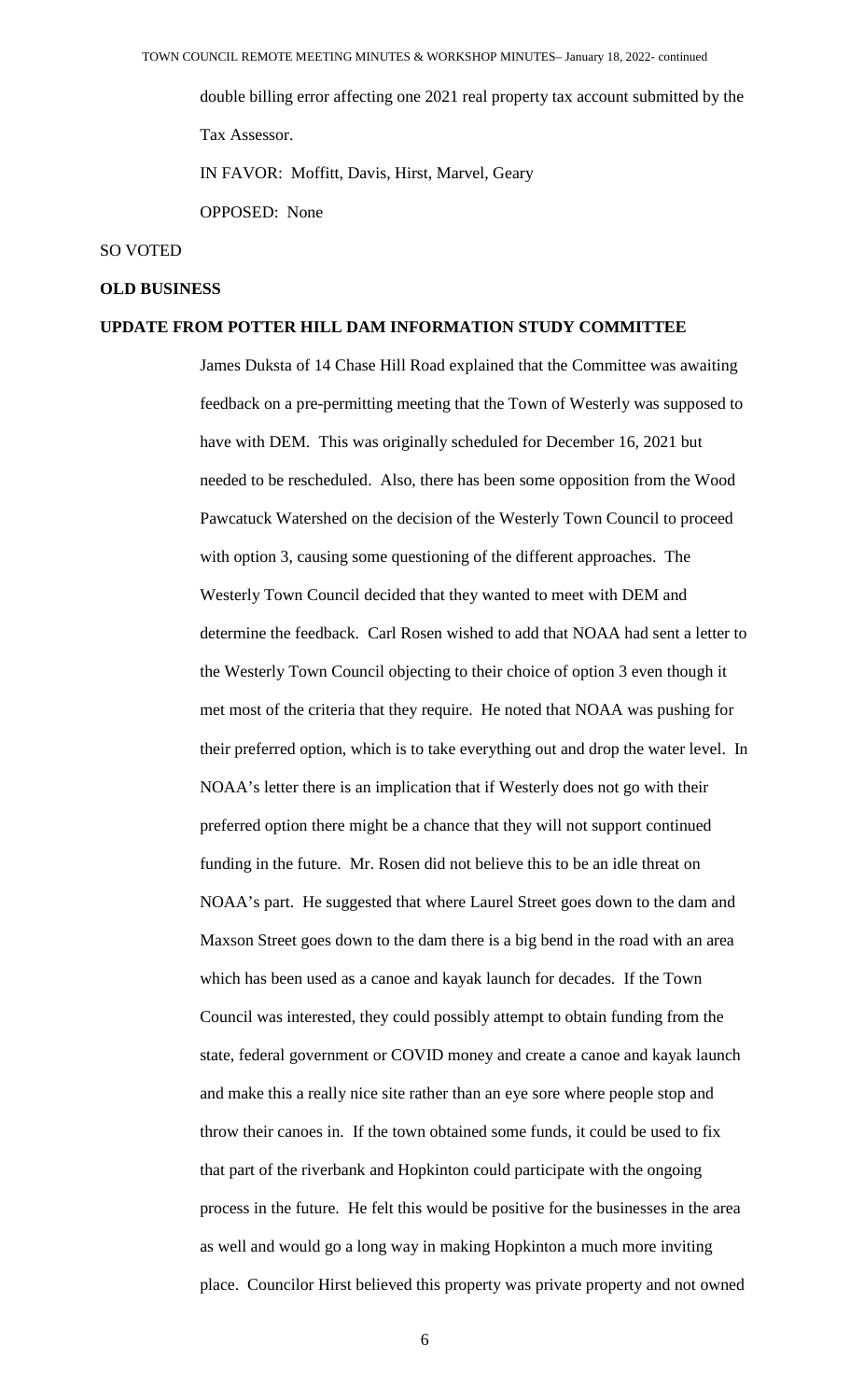by the town. Marie Ward of 42 River Road asked whether the four formal requests made of the Council at a November or December meeting had been acted upon. Ms. Ward indicated their requests were: (1) that someone from the Council be appointed a liaison to act as a conduit for the Council; (2) take a formal position on the alternatives presented by Fuss  $\&$  O'Neill; (3) begin to work directly with the Town of Westerly moving forward on actions and any plans; and (4) to begin looking for funding to assist with the chosen alternative. Council President Moffitt advised that the Council had not taken any formal action on any of those requests. He noted that Councilor Hirst has been attending the Dam Committee meetings and he was unsure if Councilor Davis was still attending those meetings. He believed that this was just to be an update from the Committee and there would be no discussion about the specifics of any projects regarding the Potter Hill dam for it was not on the agenda. Ms. Ward asked again if nothing had been done on any of their requests and Council President Moffitt advised that she was correct. He also noted that he did not feel that the Council should be getting involved and taking a stand regarding private property or property that is in control of a receivership. Councilor Hirst stated that the Council should get some answers from the Tax Assessor about what reasonable assumption can be made regarding land values if the water level were to drop and how will they approach the well situation if the water level were to drop. Council President Moffitt indicated that this was a different topic. Tonight's agenda was just supposed to be an update from the Committee and he felt that this is a private matter and they were asking the town to get involved in a private property issue. Councilor Davis noted that she had been waiting for the results of the prepermitting meeting as well and either Westerly has not had that meeting or Hopkinton has not been provided with an update. She noted that she would be happy to send a letter to the Westerly Town Manager, Shawn Lacey, to see if he has an update of this matter, noting that they cannot respond until they know what Westerly is planning on doing. Councilor Hirst wished to thank the members of the Committee for their work. Councilor Geary asked if they could ask Solicitor Sypole to speak with the receiver to obtain an update. Solicitor Sypole indicated that he could check the court's docket for the receivership proceeding to see if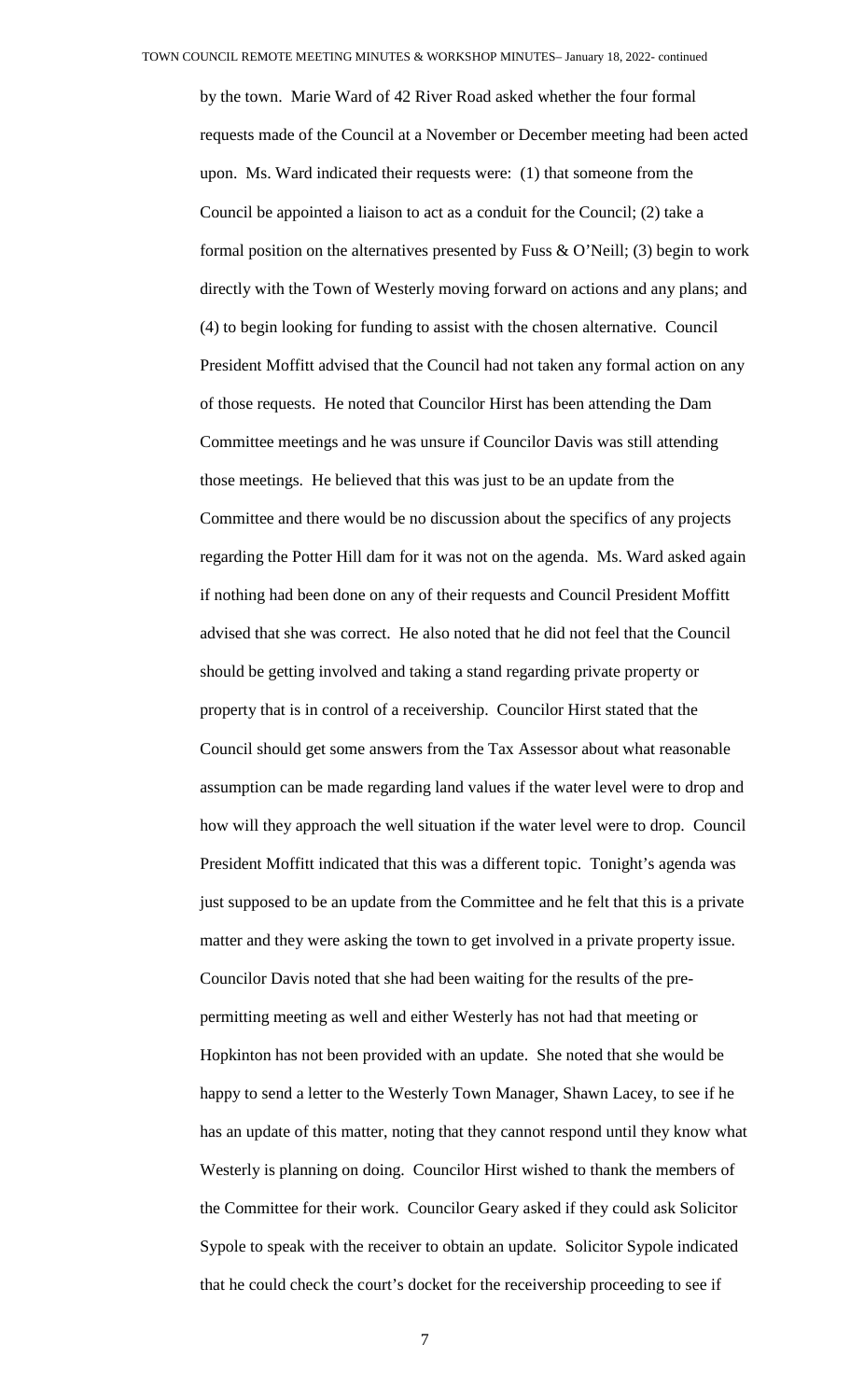there has been any update and then he could call Attorney Dorsey, the receiver, to see if there was any update that the Council should be aware of. Mr. Rosen wished to add that in some of the letters that have been circulated by the Wood Pawcatuck and other Rhode Island groups, they state that there would be a change in the service area on the river of approximately 5%, which sounds like a rather insignificant change in the amount of land that would be lost to the change of the river; however, on page 84 of the study, looking at the land area between the Potter Hill dam and the Route 3 bridge, which is the immediate upstream area that would be impacted the most, there is an 18.4% loss of surface to the drop in the river under the project 1 and project 2 alternatives. The 18 acres and the 34% land loss is a huge change.

#### **NEW BUSINESS**

## **CONSIDER BUDGET TIMETABLE - SCHEDULE BUDGET WORKSHOPS**

The Council set Monday, February 28, Tuesday, March 1, Thursday, March 3, Wednesday, March 9 and Monday, March 14, 2022 for budget workshops beginning at 6:00 PM.

#### **TREE WARDEN REAPPOINTMENT**

This matter had been scheduled to discuss, consider and possibly vote to reappoint Scott Ahern as Tree Warden for a one-year term to January 2023. The RI DEM requires each RI community to appoint a Tree Warden. Mr. Ahern wishes to stay on as Tree Warden.

A MOTION WAS MADE BY COUNCILOR HIRST AND SECONDED BY COUNCIOR DAVIS TO REAPPOINT SCOTT AHERN AS TREE WARDEN FOR A ONE-YEAR TERM TO JANUARY 2023. IN FAVOR: Moffitt, Davis, Hirst, Marvel, Geary OPPOSED: None

#### SO VOTED

#### **BOARDS & COMMISSIONS:**

#### **CONSERVATION COMMISSION APPOINTMENTS**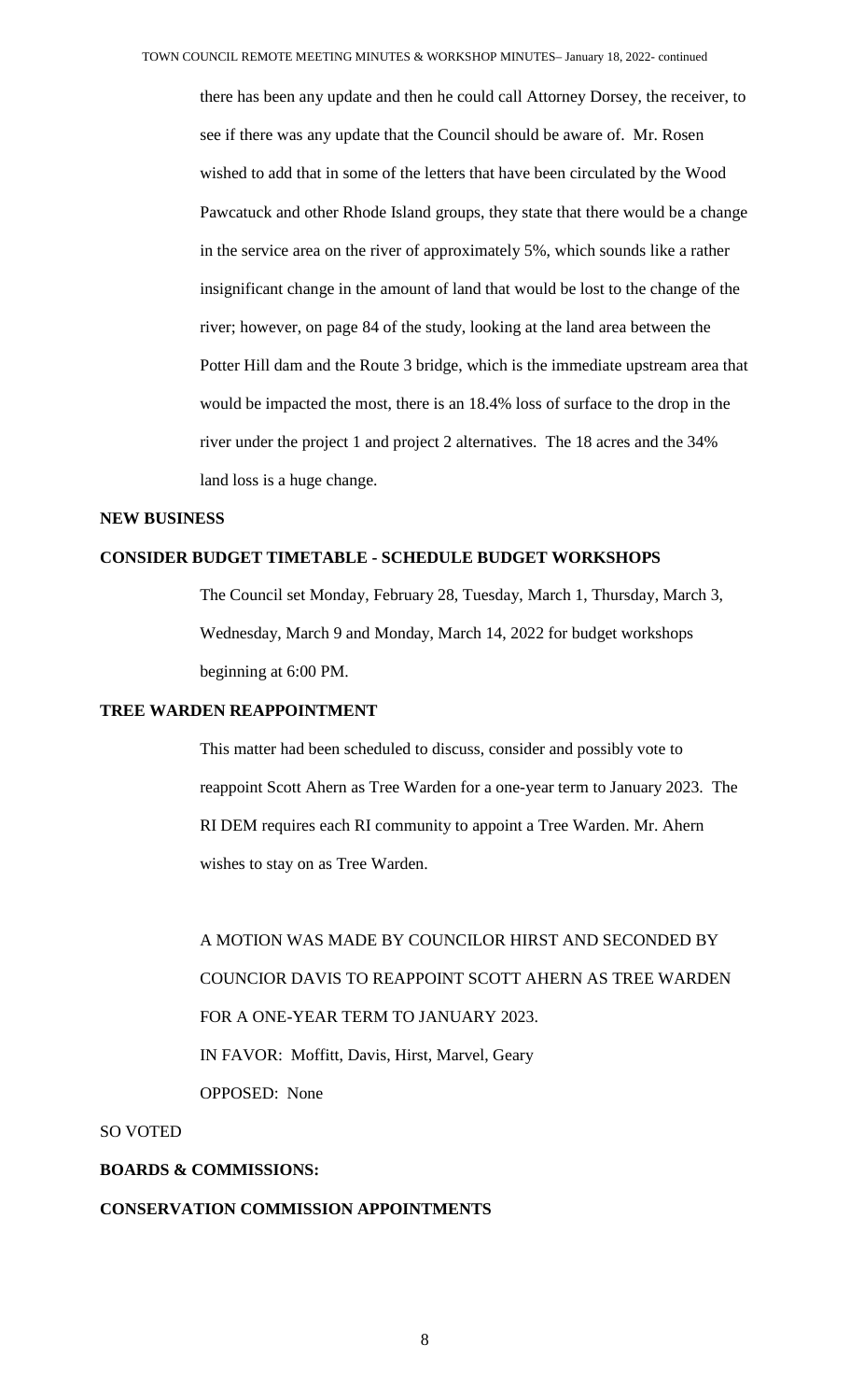This matter had been scheduled to discuss, consider and possibly vote to appoint

David Augustyn and Dawn Spears to the Conservation Commission. Mr.

Augustyn and Ms. Spears had been interviewed by the Town Council.

# A MOTION WAS MADE BY COUNCILOR HIRST AND SECONDED BY COUNCILOR DAVIS TO APPOINT DAVID AUGUSTYN TO THE CONSERVATION COMMISSION. IN FAVOR: Davis, Hirst, Marvel, Geary

ABSTAIN: Moffitt

OPPOSED: None

## SO VOTED

Council President Moffitt abstained, as he had not been present for the interview.

A MOTION WAS MADE BY COUNCILOR DAVIS AND SECONDED BY COUNCILOR MARVEL TO APPOINT DAWN SPEARS TO THE CONSERVATION COMMISSION. IN FAVOR: Davis, Hirst, Marvel, Geary ABSTAIN: Moffitt

OPPOSED: None

## SO VOTED

Council President Moffitt abstained, as he had not been present for the interview.

# **JUVENILE HEARING BOARD APPOINTMENT**

This matter had been scheduled to discuss, consider and possibly vote to appoint David Augustyn to the Juvenile Hearing Board. Mr. Augustyn had been interviewed by the Town Council.

A MOTION WAS MADE BY COUNCILOR HIRST AND SECONDED BY

## COUNCILOR DAVIS TO APPOINT DAVID AUGUSTYN TO THE

# JUVENILE HEARING BOARD.

IN FAVOR: Davis, Hirst, Marvel, Geary

ABSTAIN: Moffitt

OPPOSED: None

#### SO VOTED

Council President Moffitt abstained, as he had not been present for the interview.